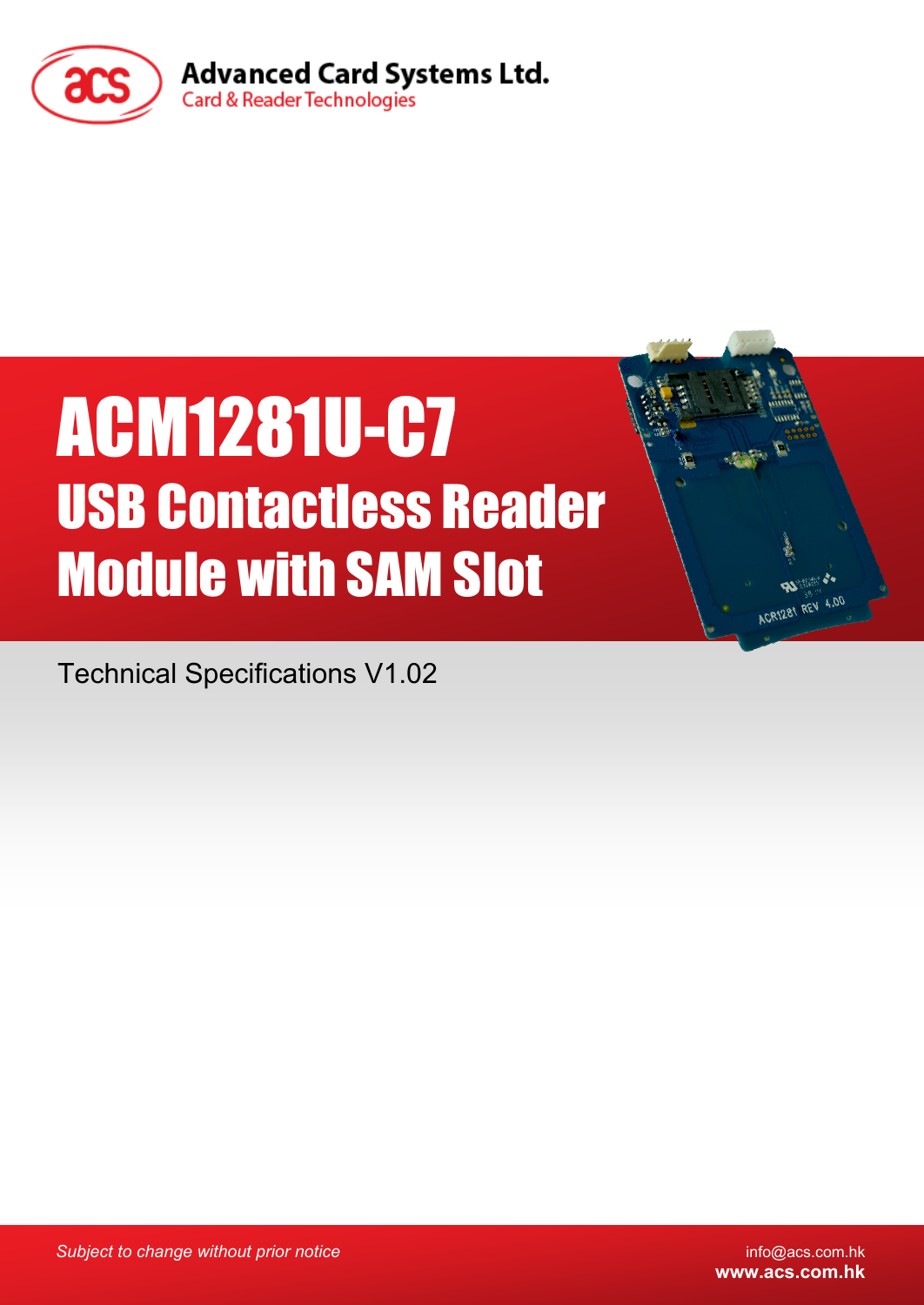

## **Table of Contents**

Page 2 of 7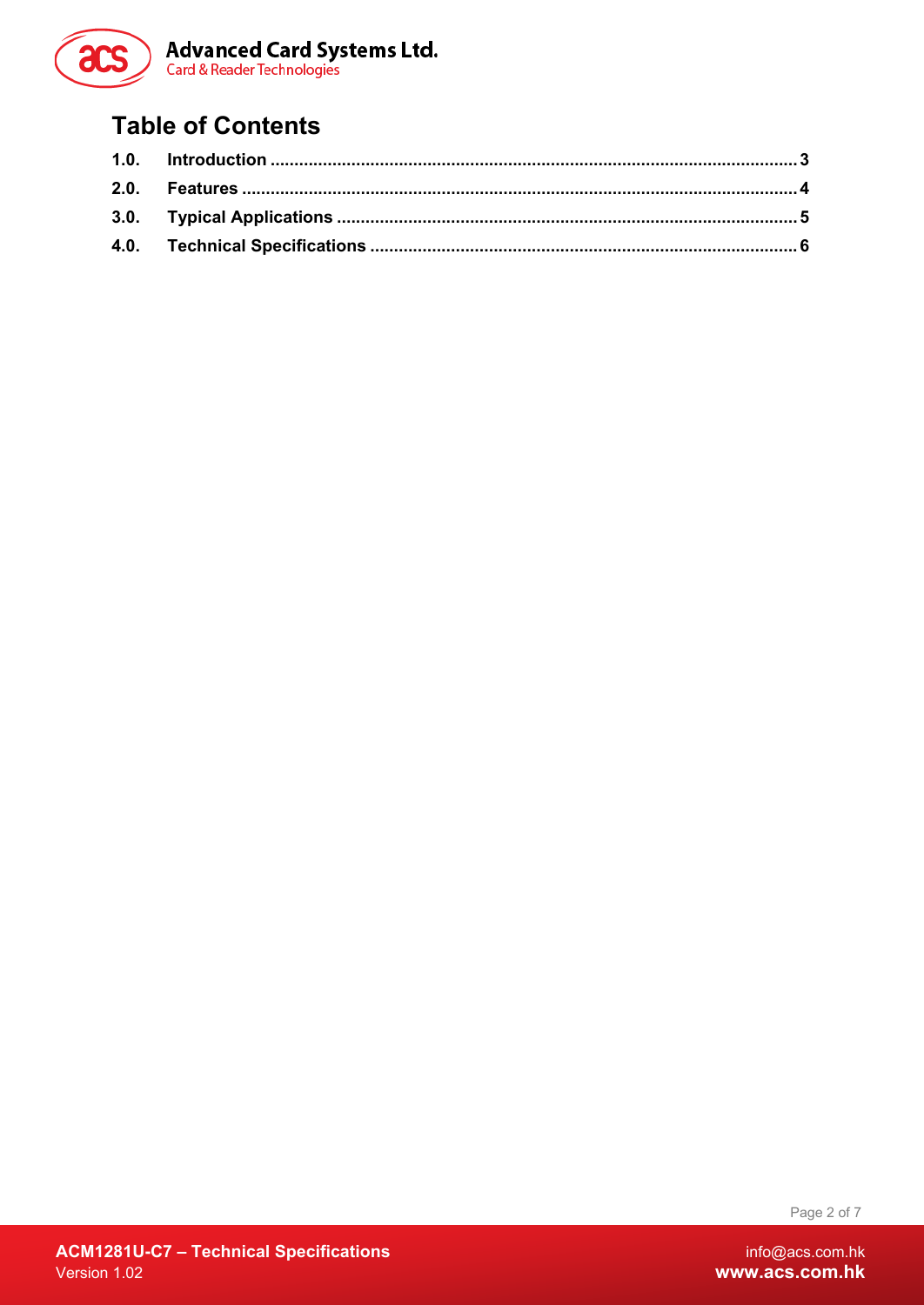

## <span id="page-2-0"></span>**1.0.Introduction**



The ACM1281U-C7 USB Contactless Reader Module with SAM Slot, running on the 13.56 MHz frequency, was designed for fast and easy integration to embedded systems. It supports ISO 14443 Parts 1-4 Type A and B cards, and MIFARE Classic® series.

The ACM1281U-C7 has an integrated (on-board) antenna and comes with an optional USB cable and has additional features like firmware upgradability and extended APDU support. It also has an ISO 7816–compliant built-in SAM (Secure Access Module) slot which can be used together with a SAM card for enhanced security.

With a maximum of 848 Kbps high-speed communication ability for contactless cards, the ACM1281U-C7 USB Contactless Reader Module with SAM Slot is made suitable for highly demanding smart card applications like vending machine payment systems, kiosks, gaming machines, and other integrated systems.

Page 3 of 7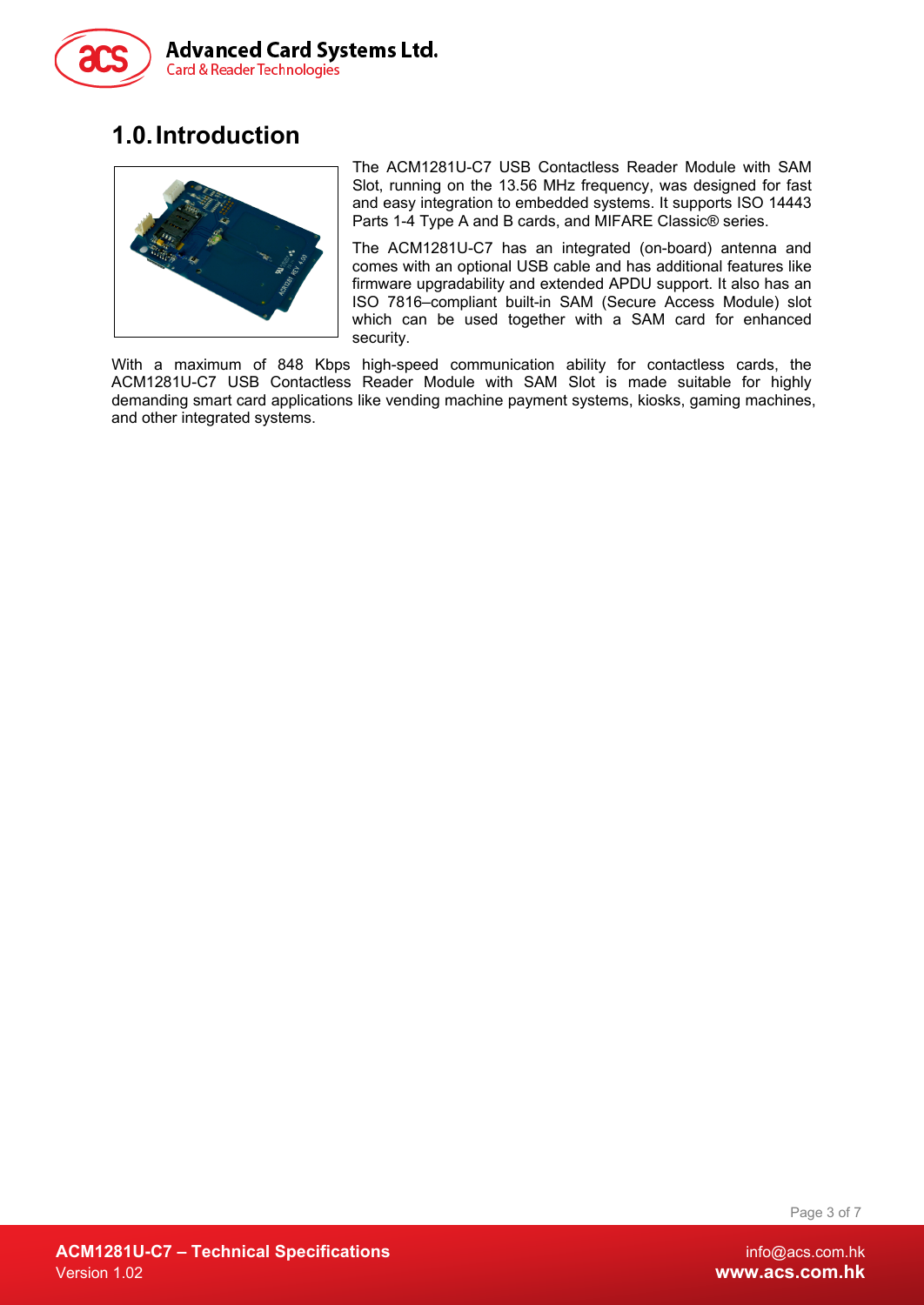

### <span id="page-3-0"></span>**2.0.Features**

- USB Full Speed Interface
- Smart Card Reader:
	- o Contactless Interface:
		- Read/Write speed of up to 848 Kbps
		- Built-in antenna for contactless tag access, with card reading distance of up to 50 mm (depending on tag type)
		- **Supports ISO 14443 Part 4 Type A and B cards and MIFARE Classic series**
		- Built-in anti-collision feature (only one tag is accessed at any time)
		- **Supports extended APDU (Max. 64 KB)**
	- o SAM Interface:
		- **Dome SAM slot**
		- Supports ISO 7816–compliant Class A SAM cards
- Built-in Peripherals:
	- o Two user-controllable LEDs
	- o User-controllable buzzer
- Application Programming Interface:
	- o Supports PC/SC
	- o Supports CT-API (through wrapper on top of PC/SC)
- USB Firmware Upgradeability
- Supports Android™ 3.[1](#page-3-1) and later<sup>1</sup>
- Compliant with the following standards:
	- o ISO 7816 (SAM Slot)
	- o ISO 14443
	- o PC/SC
	- o CCID
	- o CE
	- o FCC
	- o RoHS 2
	- o REACH
	- o Microsoft® WHQL

-

Page 4 of 7

<span id="page-3-1"></span>*<sup>1</sup> Uses an ACS-defined Android Library*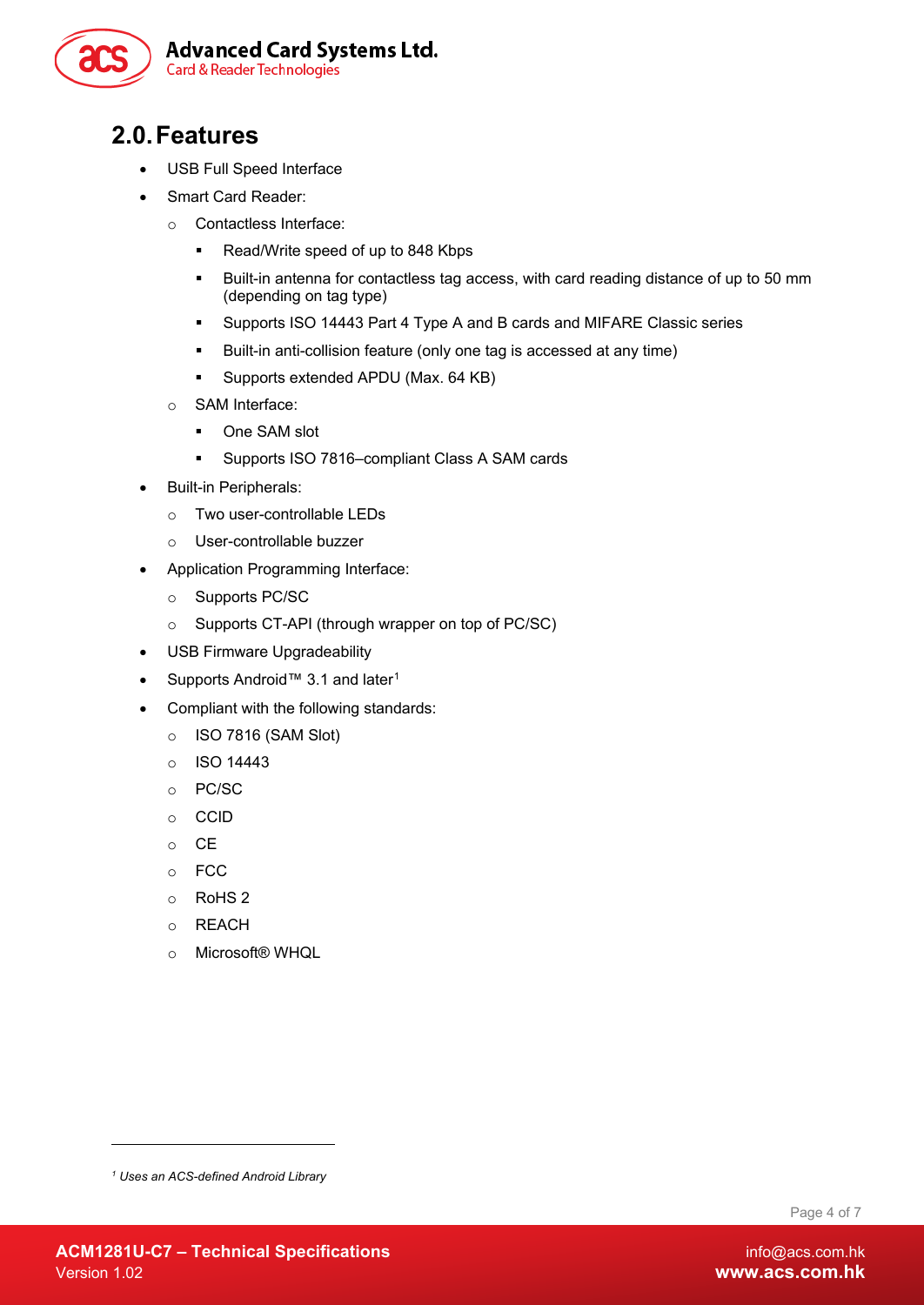

# <span id="page-4-0"></span>**3.0.Typical Applications**

- e-Government
- e-Banking and e-Payment
- e-Healthcare
- Transportation
- Network Security
- Access Control
- Loyalty Program

Page 5 of 7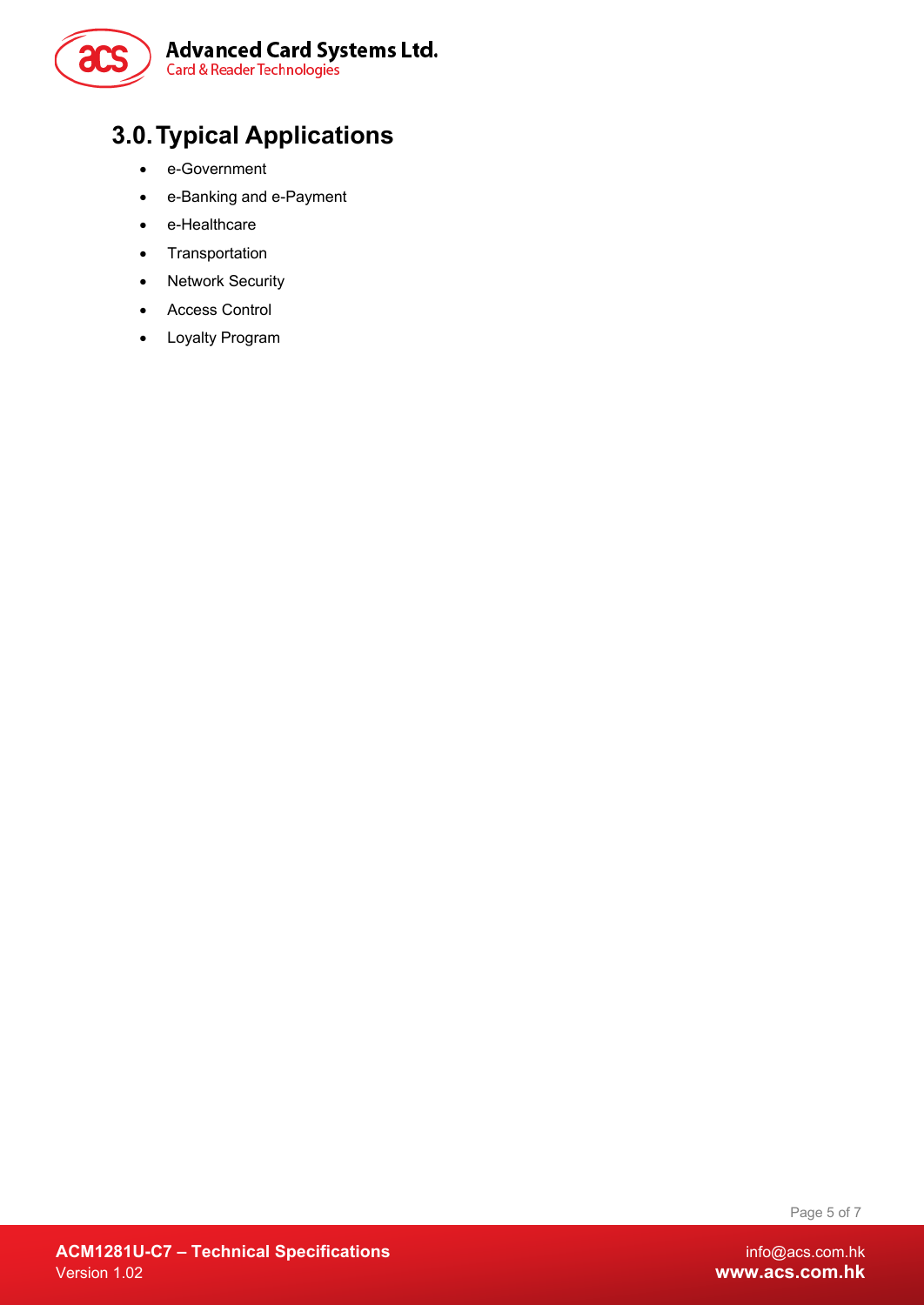

# <span id="page-5-0"></span>**4.0. Technical Specifications**



#### **Physical Characteristics** Dimensions .................................... 106.6 mm (L) × 67.0 mm (W) × 16.0 mm (H)

| <b>USB Host Interface</b>                                        |                                                                    |  |  |
|------------------------------------------------------------------|--------------------------------------------------------------------|--|--|
|                                                                  |                                                                    |  |  |
| Connector Type Standard Type A                                   |                                                                    |  |  |
| Power Source From USB port                                       |                                                                    |  |  |
|                                                                  |                                                                    |  |  |
|                                                                  |                                                                    |  |  |
| Supply Current  Max. 200 mA                                      |                                                                    |  |  |
|                                                                  |                                                                    |  |  |
| <b>Contactless Smart Card Interface</b>                          |                                                                    |  |  |
|                                                                  |                                                                    |  |  |
|                                                                  |                                                                    |  |  |
|                                                                  |                                                                    |  |  |
| Operating Frequency  13.56 MHz                                   |                                                                    |  |  |
|                                                                  | Operating Distance  Up to 50 mm (depending on card type)           |  |  |
|                                                                  | Smart Card Read/Write Speed 106 Kbps, 212 Kbps, 424 Kbps, 848 Kbps |  |  |
|                                                                  |                                                                    |  |  |
| <b>SAM Card Interface</b>                                        |                                                                    |  |  |
|                                                                  |                                                                    |  |  |
|                                                                  |                                                                    |  |  |
|                                                                  |                                                                    |  |  |
| Supply Current  Max. 50 mA                                       |                                                                    |  |  |
| Smart Card Read/Write Speed 9.6 Kbps - 344 Kbps                  |                                                                    |  |  |
| Card Connector Type SAM Slot 0: Contact                          |                                                                    |  |  |
| <b>Built-in Peripherals</b>                                      |                                                                    |  |  |
|                                                                  |                                                                    |  |  |
|                                                                  |                                                                    |  |  |
| <b>Other Feature</b>                                             |                                                                    |  |  |
| Firmware Upgrade  Supported                                      |                                                                    |  |  |
| <b>Application Programming Interface</b><br>PC-linked Mode PC/SC |                                                                    |  |  |
|                                                                  |                                                                    |  |  |
|                                                                  |                                                                    |  |  |
| <b>Operating Conditions</b>                                      |                                                                    |  |  |
|                                                                  |                                                                    |  |  |
|                                                                  |                                                                    |  |  |
|                                                                  |                                                                    |  |  |